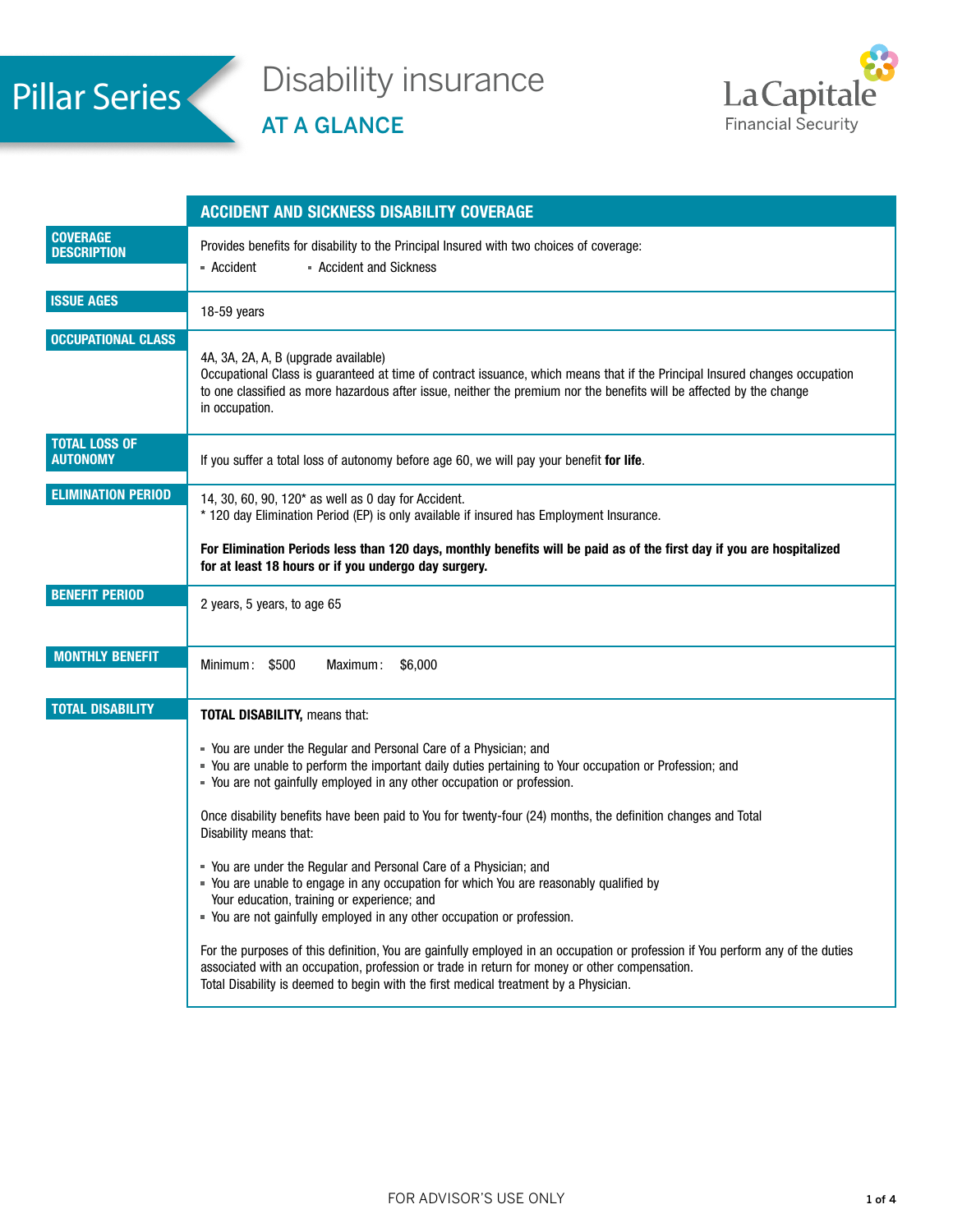

## Disability insurance

AT A GLANCE



|                                                                     | <b>ACCIDENT AND SICKNESS DISABILITY COVERAGE (continued)</b>                                                                                                                                                                                                                                                                                                                                                           |  |  |  |
|---------------------------------------------------------------------|------------------------------------------------------------------------------------------------------------------------------------------------------------------------------------------------------------------------------------------------------------------------------------------------------------------------------------------------------------------------------------------------------------------------|--|--|--|
| <b>PARTIAL DISABILITY</b><br>(embedded benefit)                     | When the Principal Insured has been totally disabled for 30 consecutive days or the length of the elimination period, whichever<br>is longer, and then becomes partially disabled, we will pay 50% of the benefit for Total Disability, subject to a maximum benefit<br>period of 6 months.                                                                                                                            |  |  |  |
|                                                                     | <b>PARTIAL DISABILITY means that:</b><br>" You are under the Regular and Personal Care of a Physician; and<br>- You are unable to perform one or more important daily duties of Your occupation or profession; or<br>- You are unable to work at least 50% of the time dedicated to performing the daily duties of Your occupation or profession.                                                                      |  |  |  |
| <b>PRESUMPTIVE TOTAL</b><br><b>DISABILITY</b><br>(embedded benefit) | If an accident causes You to sustain one of the specific losses listed below, we will automatically consider You to have satisfied<br>the Total Disability definition, regardless of Your ability to engage in an occupation or profession, and the Regular and Personal<br>Care of a Physician is not required:<br>- Loss of use of two (2) limbs due to amputation or paralysis; or<br>- Loss of sight in both eyes. |  |  |  |
| <b>WAIVER OF PREMIUM</b>                                            | Available if Principal Insured has been totally disabled for 120 days and is receiving benefits or upon Total Loss of Autonomy.                                                                                                                                                                                                                                                                                        |  |  |  |
| <b>INTEGRATION AND</b><br><b>COORDINATION</b>                       | First 6 months of disability payments: We will pay the full benefits regardless of other benefits received, even if the Principal<br>Insured had a decrease in annual income.                                                                                                                                                                                                                                          |  |  |  |
|                                                                     | From the 7th-36th month of disability payments: A minimum monthly benefit of \$1,200 is guaranteed (or benefit amount<br>selected if lower) regardless of any benefits received, even if the Principal Insured had a decrease in annual income. Other<br>benefits received and annual income are taken into consideration.                                                                                             |  |  |  |
|                                                                     | After 36 months of disability payments: We no longer guarantee the minimum monthly benefit. Other benefits received and<br>annual income are taken into consideration.                                                                                                                                                                                                                                                 |  |  |  |
| <b>GUARANTEED</b><br><b>BENEFIT</b>                                 | In order to offset potential fluctuations in your income, you can guarantee the amount of your benefits by qualifying at the time<br>of underwriting. This will ensure payment of the guaranteed benefit without verification of your actual income at the time of<br>your disability.                                                                                                                                 |  |  |  |
| <b>GUARANTEED</b><br><b>RENEWABLE</b>                               | Guaranteed renewable to the anniversary date nearest the Insured's 65th birthday. La Capitale reserves the right to increase<br>the table of premium rates and fees applicable to policies/riders of this form issued to all persons residing in the same province<br>as the Principal Insured.                                                                                                                        |  |  |  |
|                                                                     |                                                                                                                                                                                                                                                                                                                                                                                                                        |  |  |  |
| <b>UNEMPLOYMENT</b>                                                 | Unemployed for less than twelve (12) months at the time of disability: Please refer to<br>contract for certain restrictions to benefits.<br>Unemployed for twelve (12) months or more at the time of disability: La Capitale will not pay benefits.                                                                                                                                                                    |  |  |  |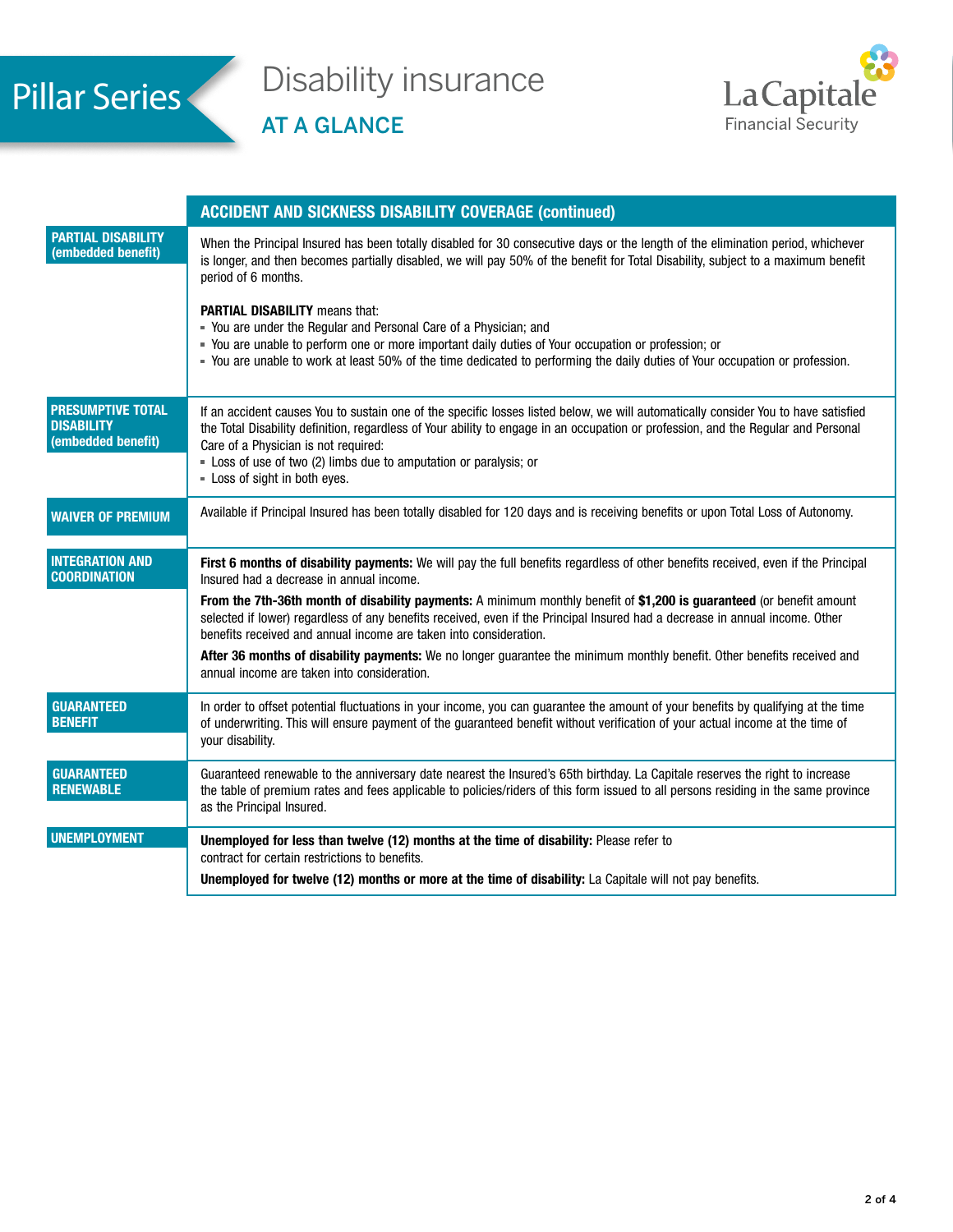## Pillar Series

# Disability insurance

## AT A GLANCE



## Optional Benefits

|                                                 | <b>Regular Occupation</b><br><b>Extension</b>                                                                                                                                                                                                            | <b>Indexation Option</b>                                                                                                                                                                                                                                                                                                      | <b>Future Insurability Option</b>                                                                                                                                                                                                                                                                                                                                                                                                    | <b>Return of Premium</b>                                                                                                                                                                                                                                                                                                                                                                                                                                                                                                                                                                                                                                                                                                                                                 |  |
|-------------------------------------------------|----------------------------------------------------------------------------------------------------------------------------------------------------------------------------------------------------------------------------------------------------------|-------------------------------------------------------------------------------------------------------------------------------------------------------------------------------------------------------------------------------------------------------------------------------------------------------------------------------|--------------------------------------------------------------------------------------------------------------------------------------------------------------------------------------------------------------------------------------------------------------------------------------------------------------------------------------------------------------------------------------------------------------------------------------|--------------------------------------------------------------------------------------------------------------------------------------------------------------------------------------------------------------------------------------------------------------------------------------------------------------------------------------------------------------------------------------------------------------------------------------------------------------------------------------------------------------------------------------------------------------------------------------------------------------------------------------------------------------------------------------------------------------------------------------------------------------------------|--|
| <b>COVERAGE</b><br><b>DESCRIPTION</b>           | Provides an extension to the<br>period of regular occupation.                                                                                                                                                                                            | Provides for the cost-of-<br>living indexation of the<br>Monthly Total Disability<br>benefits according to the<br>Consumer Price Index (CPI)<br>after 12 consecutive months<br>of benefit payments.                                                                                                                           | Provides the option to add<br>Monthly Total Disability<br>benefits on the insurance<br>contract's anniversary date,<br>without medical evidence<br>of insurability.                                                                                                                                                                                                                                                                  | Provides a Return of Premium<br>at maturity.                                                                                                                                                                                                                                                                                                                                                                                                                                                                                                                                                                                                                                                                                                                             |  |
| <b>ISSUE AGES</b>                               | 18-59 years                                                                                                                                                                                                                                              | 18-59 years                                                                                                                                                                                                                                                                                                                   | 18-50 years                                                                                                                                                                                                                                                                                                                                                                                                                          | 18-50 years                                                                                                                                                                                                                                                                                                                                                                                                                                                                                                                                                                                                                                                                                                                                                              |  |
| <b>COVERAGE</b><br><b>BENEFITS</b>              | Provides an extension to 5<br>years or up to age 65 to the<br>period of important daily<br>duties pertaining to the<br>Principal Insured's<br>occupation applicable to the<br>Total Disability definition.<br>Available for all<br>occupational classes. | After 12 consecutive<br>Monthly Total Disability<br>benefit payments, the<br>benefits are indexed, as of<br>the 13th payment month,<br>according to the Consumer<br>Price Index (CPI), up to a<br>maximum of 5% per year<br>and a maximum indexed<br>monthly benefit of \$7,500.<br>Available for all occupational<br>classes | Provides the option to add<br>Monthly Total Disability<br>benefits on the insurance<br>contract's anniversary date,<br>without medical evidence<br>of insurability.<br>Financial proof is required.<br>Available for all occupational<br>classes<br>The insured is entitled to<br>add up to five (5) times his<br>or her monthly benefits and<br>up to a maximum of 20%<br>of the total amount of the<br>Future Insurability option. | <b>Return of Premium at Maturity</b><br>A refund of premium is provided at<br>age 65. This refund is a percentage<br>of premiums paid based on the<br>issue age and less twice any<br>benefits paid.<br>Percentage<br><b>Issue</b><br>of Premium<br>Age<br><b>Returned</b><br>$18 - 45$<br>75%<br>46-50<br>50%<br><b>Early Return of Premium</b><br>As of age 60, the policy can be<br>surrendered. The returned<br>percentages indicated above are<br>reduced by 0.5% per month<br>remaining before the anniversary<br>of the effective date nearest<br>your 65th birthday.<br>ROP is available on disability<br>coverages including Regular<br>Occupation Extension rider.<br>Note: Refunded premiums do not<br>include waived premiums, policy<br>fee and PAC charges |  |
| <b>INTEGRATION &amp;</b><br><b>COORDINATION</b> | Yes                                                                                                                                                                                                                                                      | Yes                                                                                                                                                                                                                                                                                                                           | Yes                                                                                                                                                                                                                                                                                                                                                                                                                                  | n/a                                                                                                                                                                                                                                                                                                                                                                                                                                                                                                                                                                                                                                                                                                                                                                      |  |
| <b>GUARANTEED</b><br><b>RENEWABLE</b>           | Guaranteed renewable to<br>anniversary date nearest<br>the Insured's 65th birthday.                                                                                                                                                                      | Guaranteed renewable to<br>anniversary date nearest<br>the Insured's 65th birthday.                                                                                                                                                                                                                                           | Guaranteed renewable until<br>the earliest of the following<br>dates: date nearest to the<br>Insured's 55th birthday or<br>the date on which the fifth<br>option was exercised.                                                                                                                                                                                                                                                      | Guaranteed renewable to<br>anniversary date nearest<br>the Insured's 65th birthday.                                                                                                                                                                                                                                                                                                                                                                                                                                                                                                                                                                                                                                                                                      |  |
|                                                 | La Capitale reserves the right to increase the table of premium rates and fees applicable to riders of this form issued to all persons<br>residing in the same province as the Principal Insured.                                                        |                                                                                                                                                                                                                                                                                                                               |                                                                                                                                                                                                                                                                                                                                                                                                                                      |                                                                                                                                                                                                                                                                                                                                                                                                                                                                                                                                                                                                                                                                                                                                                                          |  |